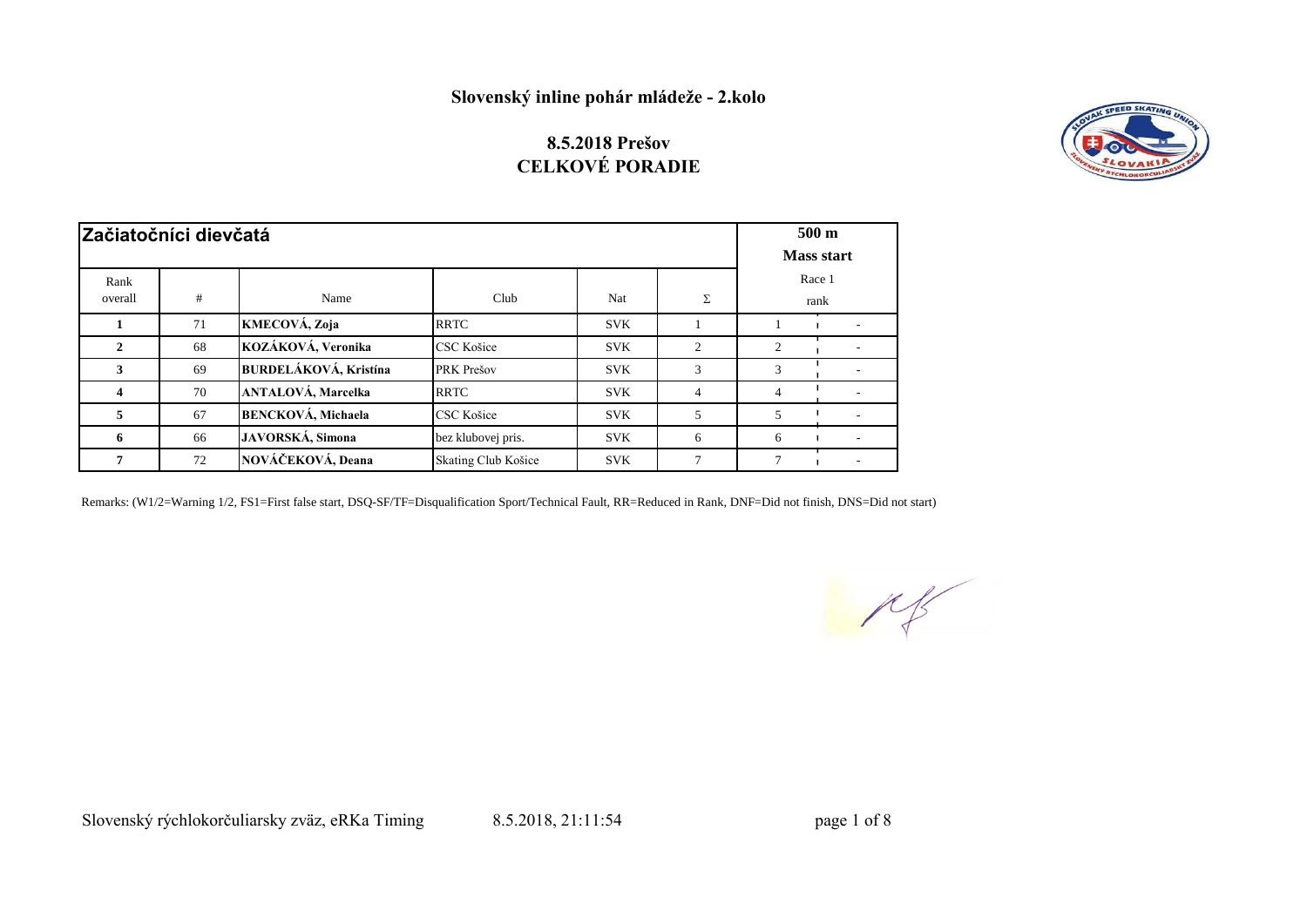

### **CELKOVÉ PORADIE 8.5.2018 Prešov**

| Začiatočníci chlapci |    |                       |                     |            |                |                | $500 \text{ m}$<br><b>Mass start</b> |  |  |
|----------------------|----|-----------------------|---------------------|------------|----------------|----------------|--------------------------------------|--|--|
| Rank<br>overall      | #  | Name                  | Club                | Nat        | Σ              | Race 1<br>rank |                                      |  |  |
| 1                    | 59 | <b>KARABA, Jakub</b>  | Skating Club Košice | <b>SVK</b> |                |                |                                      |  |  |
| $\mathbf{2}$         | 60 | NOVÁČEK, Ivan         | Skating Club Košice | <b>SVK</b> | $\overline{c}$ | $\overline{c}$ |                                      |  |  |
| 3                    | 55 | <b>FEDOR, Martin</b>  | CSC Košice          | <b>SVK</b> | 3              | 3              |                                      |  |  |
| 4                    | 58 | <b>CELUCH, Ondrej</b> | <b>RRTC</b>         | <b>SVK</b> | $\overline{4}$ | 4              |                                      |  |  |
| 5                    | 57 | <b>HASARA, Alex</b>   | PRK Prešov          | <b>SVK</b> | 5              | 5              |                                      |  |  |
| 6                    | 56 | HARKABUS, Juraj       | PRK Prešov          | <b>SVK</b> | 6              | 6              |                                      |  |  |
| $\overline{7}$       | 61 | ŠVEDA, Noah Samuel    | Skating Club Košice | <b>SVK</b> | 7              | $\overline{7}$ |                                      |  |  |
|                      | 62 | KOVALČÍK, Michal      | ŠKM Akademik Prešov | <b>SVK</b> |                |                | <b>DNS</b>                           |  |  |
|                      | 63 | <b>KOVAR, Martin</b>  | ŠKM Akademik Prešov | <b>SVK</b> |                |                | <b>DNS</b>                           |  |  |
|                      | 64 | PAVELKA, Timotej      | ŠKM Akademik Prešov | <b>SVK</b> |                |                | <b>DNS</b>                           |  |  |

Remarks: (W1/2=Warning 1/2, FS1=First false start, DSQ-SF/TF=Disqualification Sport/Technical Fault, RR=Reduced in Rank, DNF=Did not finish, DNS=Did not start)

 $M_{\rm s}$ 

Slovenský rýchlokorčuliarsky zväz, eRKa Timing  $\qquad 8.5.2018, 21:17:24$  page 2 of 8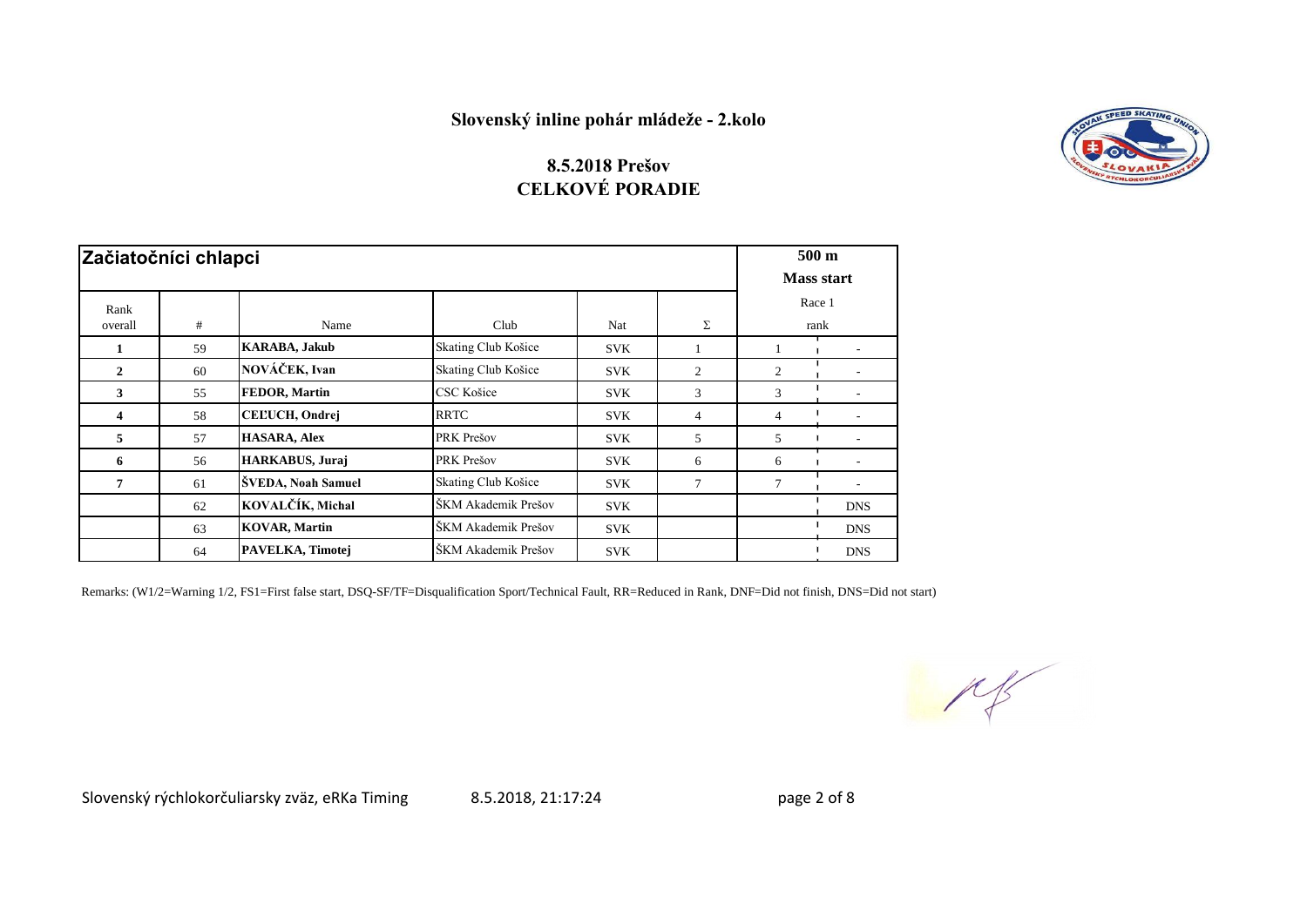## **8.5.2018 Prešov CELKOVÉ PORADIE**



|                         | <b>Mladšie žiačky</b> |                             |                     |            |                |                   |                                  |  |
|-------------------------|-----------------------|-----------------------------|---------------------|------------|----------------|-------------------|----------------------------------|--|
|                         |                       |                             |                     |            |                | <b>Mass start</b> |                                  |  |
| Rank                    |                       |                             |                     |            |                | Race 1            |                                  |  |
| overall                 | #                     | Name                        | Club                | Nat        | Σ              |                   | rank                             |  |
| 1                       | 32                    | <b>MARTONOVÁ, Laura</b>     | <b>RRTC</b>         | <b>SVK</b> | $\mathbf{1}$   | 1                 | $\blacksquare$                   |  |
| $\overline{2}$          | 29                    | ČEPKEOVÁ, Lea               | <b>RRTC</b>         | <b>SVK</b> | $\overline{2}$ | 2                 | $\blacksquare$                   |  |
| 3                       | 24                    | GUZEJOVÁ, Patrícia          | <b>RKIC Košice</b>  | <b>SVK</b> | 3              | 3                 |                                  |  |
| $\overline{\mathbf{4}}$ | 28                    | <b>BALOGHOVÁ, Natália</b>   | <b>RRTC</b>         | <b>SVK</b> | $\overline{4}$ | $\overline{4}$    | $\mathbf{I}$                     |  |
| 5                       | 35                    | ŠVEDOVÁ, Nelly Sarah        | Skating Club Košice | <b>SVK</b> | 5              | 5                 | $\sim$                           |  |
| 6                       | 34                    | ŠTOFIROVÁ, Emma             | <b>RRTC</b>         | <b>SVK</b> | 6              | 6                 | $\blacksquare$<br>$\mathbf{r}$   |  |
| 7                       | 30                    | KMECOVÁ, Jela               | <b>RRTC</b>         | <b>SVK</b> | $\overline{7}$ | $\tau$            | $\mathbf{I}$                     |  |
| 8                       | 25                    | NAGYOVÁ, Sophia             | <b>RKIC Košice</b>  | <b>SVK</b> | 8              | 8                 |                                  |  |
| 9                       | 31                    | LACKOVÁ, Olívia             | <b>RRTC</b>         | <b>SVK</b> | 9              | 9                 |                                  |  |
| 10                      | 37                    | ONDREJČÁKOVÁ, Katarína      | ŠKM Akademik Prešov | <b>SVK</b> | 10             | 10                | $\mathbf{I}$<br>÷.               |  |
| 11                      | 38                    | POPOVIČOVÁ, Lea             | ŠKM Akademik Prešov | <b>SVK</b> | 11             | 11                | $\mathbf{I}$<br>$\mathbf{r}$     |  |
| 12                      | 26                    | ANDRAŠČÍKOVÁ, Patrícia      | <b>RRTC</b>         | <b>SVK</b> | 12             | 12                | $\blacksquare$<br>$\blacksquare$ |  |
| 13                      | 21                    | BOBOŇKOVÁ, Gréta            | bez klubovej pris.  | <b>SVK</b> | 13             | 13                |                                  |  |
| 14                      | 22                    | <b>GRÁNEROVÁ, Alexandra</b> | CSC Košice          | <b>SVK</b> | 14             | 14                |                                  |  |
|                         | 27                    | <b>ANTALOVÁ, Natália</b>    | <b>RRTC</b>         | <b>SVK</b> |                |                   | $\blacksquare$<br><b>DNS</b>     |  |
|                         | 36                    | KYSEĽOVÁ, Tatiana           | ŠKM Akademik Prešov | <b>SVK</b> |                |                   | $\blacksquare$<br><b>DNS</b>     |  |
|                         | 23                    | MURGAŠOVÁ, Nella            | CSC Košice          | <b>SVK</b> |                |                   | <b>DNS</b><br>$\blacksquare$     |  |
|                         | 33                    | REVICKÁ, Júlia              | <b>RRTC</b>         | <b>SVK</b> |                |                   | <b>DNS</b>                       |  |



Remarks: (W1/2=Warning 1/2, FS1=First false start, DSQ-SF/TF=Disqualification Sport/Technical Fault, RR=Reduced in Rank, DNF=Did not finish, DNS=Did not start)

Slovenský rýchlokorčuliarsky zväz, eRKa Timing  $\qquad 8.5.2018, 21:26:02$  page 3 of 8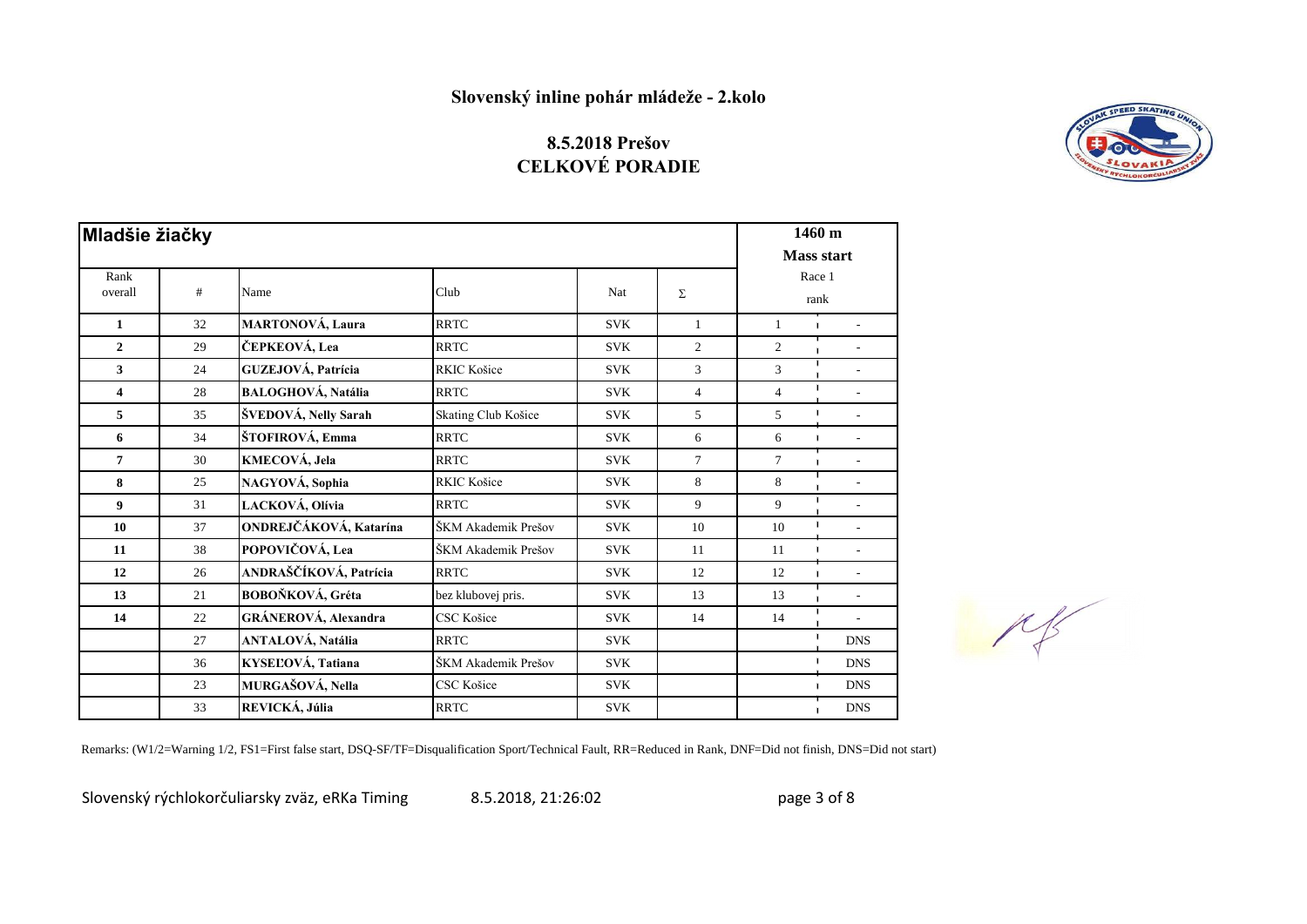

#### **8.5.2018 Prešov CELKOVÉ PORADIE**

| <b>Mladší žiaci</b> |    |                         |                     |            |                |                | 1460 m<br><b>Mass start</b> |  |
|---------------------|----|-------------------------|---------------------|------------|----------------|----------------|-----------------------------|--|
| Rank<br>overall     | #  | Name                    | Club<br>Nat         | Σ          | Race 1<br>rank |                |                             |  |
|                     | 17 | <b>ONTKO, William</b>   | <b>RRTC</b>         | <b>SVK</b> |                |                |                             |  |
| $\mathbf{2}$        | 14 | THEISZ, Tomáš           | CSC Košice          | <b>SVK</b> | $\overline{2}$ | $\overline{2}$ |                             |  |
| $\mathbf{3}$        | 15 | VRÁBEL, Viktor          | CSC Košice          | <b>SVK</b> | 3              | 3              |                             |  |
| 4                   | 13 | JAVORSKÝ, Tobias        | bez klubovej pris.  | <b>SVK</b> | $\overline{4}$ | $\overline{4}$ |                             |  |
| 5                   | 18 | <b>PAROULEK, Samuel</b> | Skating Club Košice | <b>SVK</b> | 5              | 5              |                             |  |
| 6                   | 16 | <b>HARKABUS, Marek</b>  | PRK Prešov          | <b>SVK</b> | 6              | 6              |                             |  |
|                     | 19 | KOVALČÍK, Nikolaj       | ŠKM Akademik Prešov | <b>SVK</b> |                |                | <b>DNS</b>                  |  |
|                     | 20 | <b>ONUFER, Oliver</b>   | ŠKM Akademik Prešov | <b>SVK</b> |                |                | <b>DNS</b>                  |  |

Remarks: (W1/2=Warning 1/2, FS1=First false start, DSQ-SF/TF=Disqualification Sport/Technical Fault, RR=Reduced in Rank, DNF=Did not finish, DNS=Did not start)

 $M_{\odot}$ 

Slovenský rýchlokorčuliarsky zväz, eRKa Timing  $\qquad 8.5.2018, 21:35:18$  page 4 of 8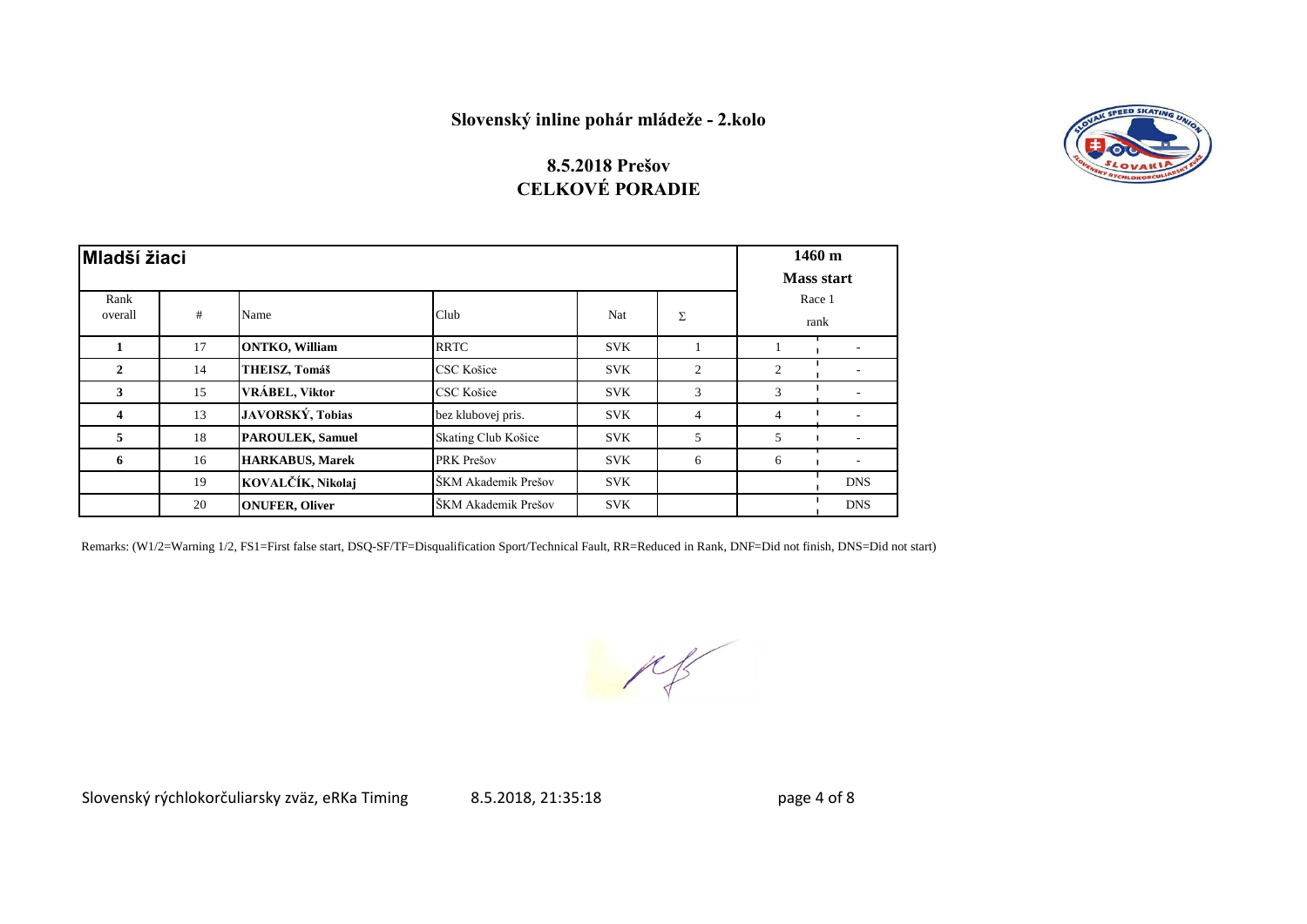

### **8.5.2018 Prešov CELKOVÉ PORADIE**

|                 | Staršie žiačky |                            |                     |            |                |   |                |  |
|-----------------|----------------|----------------------------|---------------------|------------|----------------|---|----------------|--|
| Rank<br>overall | #              | Name                       | Club                | Nat        | Σ              |   | Race 1<br>rank |  |
|                 | 49             | <b>GYURIOVÁ, Ema</b>       | <b>RKIC Košice</b>  | <b>SVK</b> |                |   |                |  |
| 2               | 54             | LEŠKOVÁ, Radovana          | ŠKM Akademik Prešov | <b>SVK</b> | $\overline{2}$ | 2 |                |  |
| 3               | 53             | IŽAROVÁ, Michaela          | ŠKM Akademik Prešov | <b>SVK</b> | 3              | 3 |                |  |
| 4               | 50             | <b>ONDREJČÁKOVÁ, Janka</b> | ŠK ELBA Prešov      | <b>SVK</b> | $\overline{4}$ | 4 |                |  |
| 5               | 52             | DAŇKOVÁ, Lívia             | ŠKM Akademik Prešov | <b>SVK</b> | 5              | 5 | ٠              |  |
|                 | 48             | CEIZELOVÁ, Denisa          | LK BABA Pezinok     | <b>SVK</b> |                |   | <b>DNS</b>     |  |
|                 | 51             | MOZEŠOVÁ, Natália          | Skating Club Košice | <b>SVK</b> |                |   | <b>DNS</b>     |  |

Remarks: (W1/2=Warning 1/2, FS1=First false start, DSQ-SF/TF=Disqualification Sport/Technical Fault, RR=Reduced in Rank, DNF=Did not finish, DNS=Did not start)

 $M$ 

Slovenský rýchlokorčuliarsky zväz, eRKa Timing  $\qquad 8.5.2018, 21:38:05$  page 5 of 8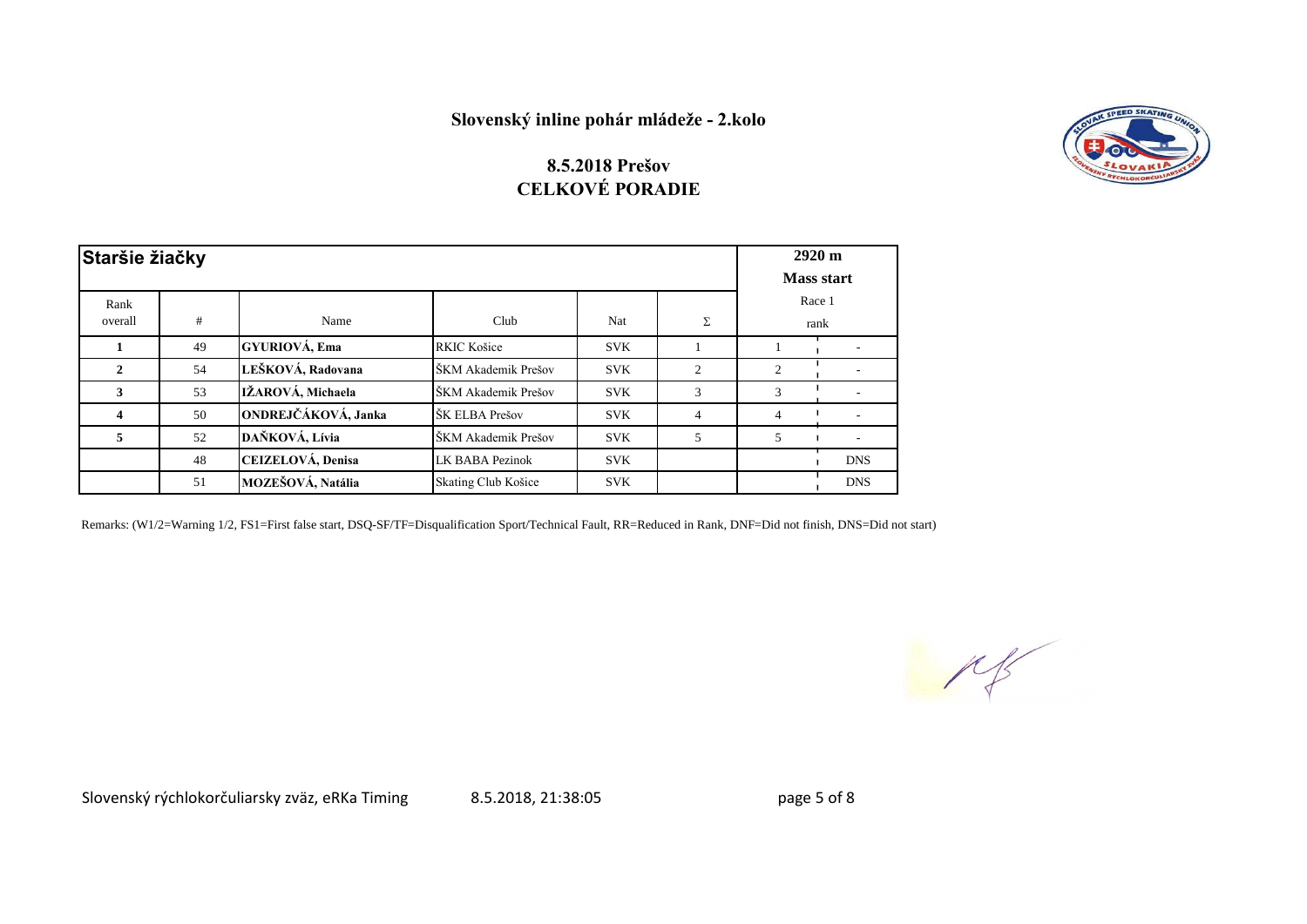### **8.5.2018 Prešov CELKOVÉ PORADIE**

| Starší žiaci |    |                          |                        |            |                | $2920 \text{ m}$ |                   |
|--------------|----|--------------------------|------------------------|------------|----------------|------------------|-------------------|
|              |    |                          |                        |            |                |                  | <b>Mass start</b> |
| Rank         |    |                          |                        |            |                |                  | Race 1            |
| overall      | #  | Name                     | Club                   | Nat        | Σ              |                  | rank              |
|              | 41 | ŠIMKO, Daniel            | RKIC Košice            | <b>SVK</b> |                |                  |                   |
| 2            | 43 | VÍROSTKO, Lukáš          | <b>RRTC</b>            | <b>SVK</b> | 2              | 2                |                   |
| 3            | 42 | TOMČO, Kristián          | <b>RRTC</b>            | <b>SVK</b> | 3              | 3                |                   |
| 4            | 45 | KLASOVSKÝ, Patrik        | Skating Club Košice    | <b>SVK</b> | $\overline{4}$ | $\overline{4}$   |                   |
| 5            | 46 | <b>PAROULEK, Patrik</b>  | Skating Club Košice    | <b>SVK</b> | 5              | 5                |                   |
| 6            | 44 | JAČA, Dominik            | Skating Club Košice    | <b>SVK</b> | 6              | 6                |                   |
|              | 39 | <b>CEIZEL, Lukáš</b>     | <b>LK BABA Pezinok</b> | <b>SVK</b> |                |                  | <b>DNS</b>        |
|              | 40 | <b>GUZEJ</b> , Stanislav | RKIC Košice            | <b>SVK</b> |                |                  | <b>DNS</b>        |
|              | 47 | <b>ONUFER, Dávid</b>     | ŠKM Akademik Prešov    | <b>SVK</b> |                |                  | <b>DNS</b>        |

Remarks: (W1/2=Warning 1/2, FS1=First false start, DSQ-SF/TF=Disqualification Sport/Technical Fault, RR=Reduced in Rank, DNF=Did not finish, DNS=Did not start)

Slovenský rýchlokorčuliarsky zväz, eRKa Timing 8.5.2018, 21:41:17 page 6 of 8

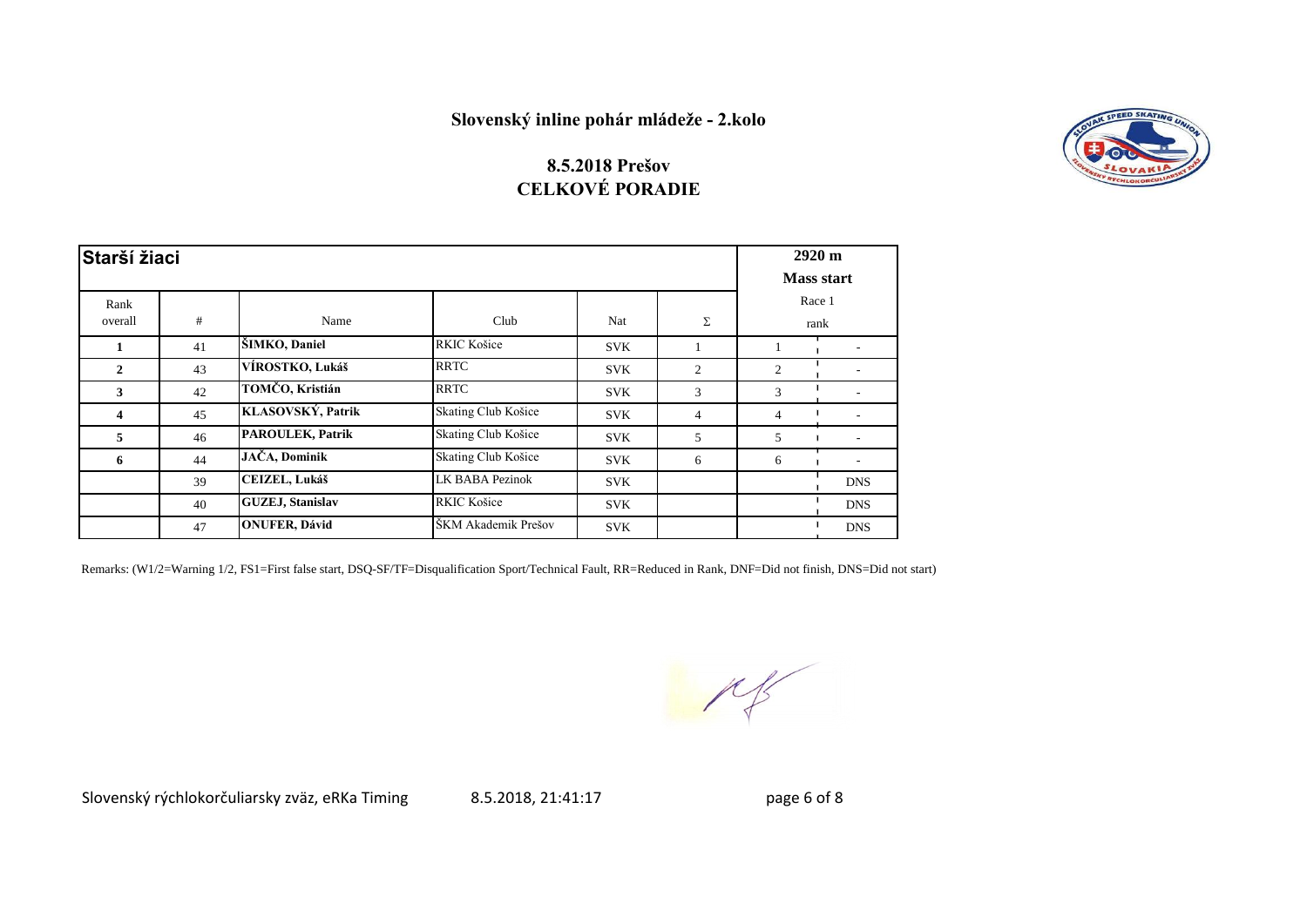

### **8.5.2018 Prešov CELKOVÉ PORADIE**

| Juniorky | $30 \text{ min.} + 1460 \text{ m}$<br><b>Mass start</b> |                        |                     |            |                             |   |        |
|----------|---------------------------------------------------------|------------------------|---------------------|------------|-----------------------------|---|--------|
| Rank     |                                                         |                        |                     |            |                             |   | Race 1 |
| overall  | #                                                       | Name                   | Club                | Nat        | Σ                           |   | rank   |
|          |                                                         | MOVČANOVÁ, Euridika    | <b>RKIC Košice</b>  | <b>SVK</b> |                             |   |        |
| 2        | 8                                                       | ŠÁROŠŠYOVÁ, Milada     | <b>RKIC Košice</b>  | <b>SVK</b> | $\mathcal{D}_{\mathcal{L}}$ | 2 |        |
| 3        | 100                                                     | GYURIOVÁ, Simona       | <b>RKIC Košice</b>  | <b>SVK</b> | 3                           | 3 |        |
| 4        | 10                                                      | HYMPÁNOVÁ, Alexandra   | ŠKM Akademik Prešov | <b>SVK</b> | $\overline{4}$              | 4 |        |
| 5        | 11                                                      | <b>HYMPÁNOVÁ, Emma</b> | ŠKM Akademik Prešov | <b>SVK</b> | 5                           | 5 |        |
| 6        | 12                                                      | PAVLÍKOVÁ, Simona      | ŠKM Akademik Prešov | <b>SVK</b> | 6                           | 6 |        |
| 7        | 9                                                       | KUCHÁROVÁ, Monika      | ŠK ELBA Prešov      | <b>SVK</b> | $\overline{7}$              | 7 |        |

Remarks: (W1/2=Warning 1/2, FS1=First false start, DSQ-SF/TF=Disqualification Sport/Technical Fault, RR=Reduced in Rank, DNF=Did not finish, DNS=Did not start)

 $M_{\rm p}$ 

Slovenský rýchlokorčuliarsky zväz, eRKa Timing  $\qquad 8.5.2018, 21:51:15$  page 7 of 8